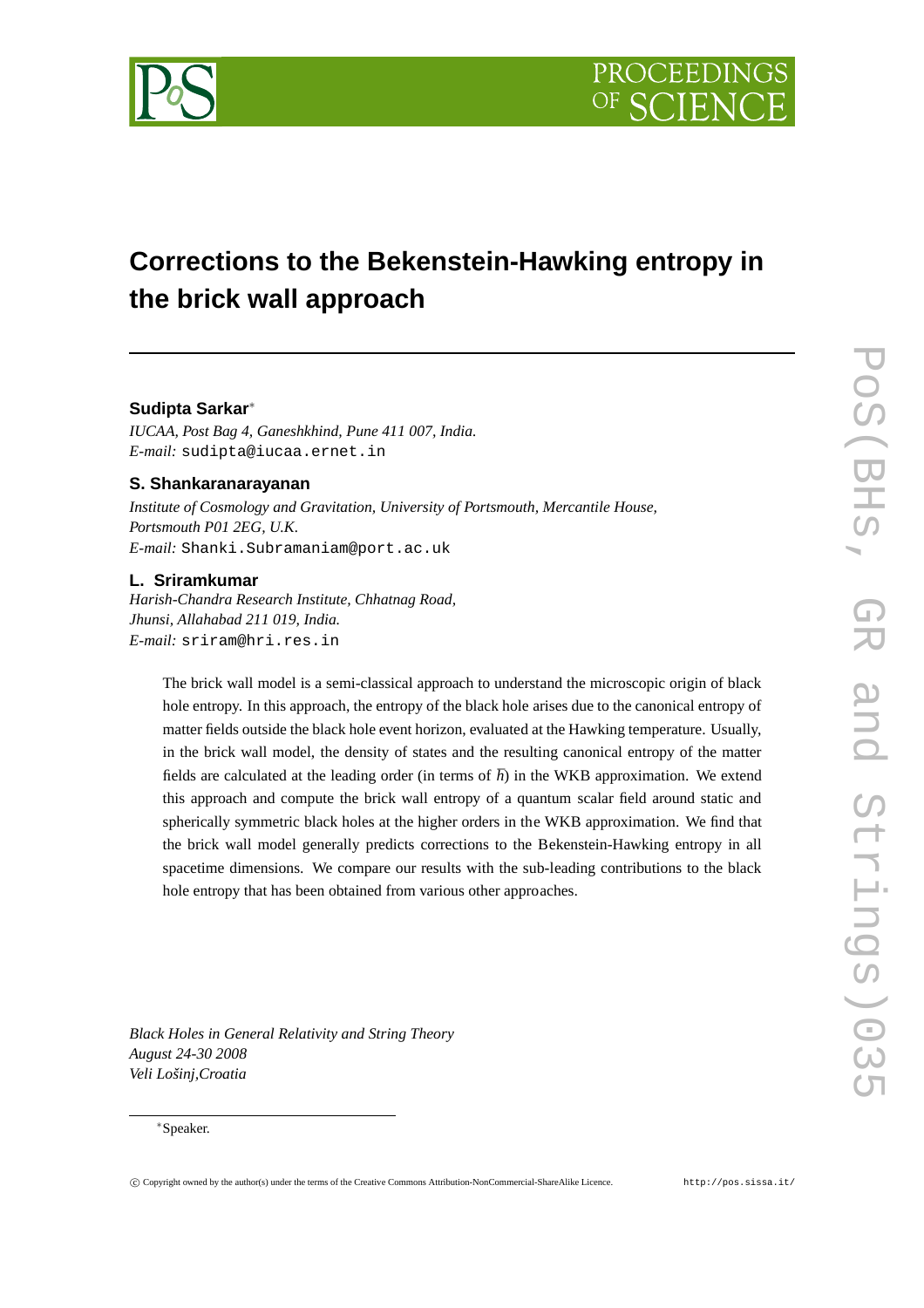# **1. Introduction**

Black hole entropy assumes considerable importance due to the fact that it may provide us with an insight to the microscopic structure of the gravitational theory through the microcanonical, Boltzmann relation  $S = (k_{\rm B} \ln \Omega)$ , where  $\Omega$  is the total number of quantum states that are accessible to a black hole described by a small set of classical parameters. The different approaches that have been adopted in the literature to understand the microscopic origin of black hole entropy can be broadly classified into two categories. (i) Count the "microstates" by assuming a fundamental structure like D-branes, spin networks or conformal symmetry [1, 2, 3, 4]. (ii) Associate the black hole entropy to the quantum fields propagating in a fixed black hole spacetime, and count the microstates of these quantum fields [5, 6, 7, 8, 9, 10]. Interestingly, while all these approaches arrive at the leading Bekenstein-Hawking term, they, generally, seem to lead to different sub-leading contributions. For instance, (i) the prefactor to the logarithmic corrections obtained using the spin-networks and conformal symmetry [11, 12, 13, 14, 15] are different from the one obtained using the statistical fluctuations around thermal equilibrium [16], and (ii) the power-law corrections obtained using the Noether charge approach [8] are different from those via entanglement of the modes between inside and outside the horizon [17]. In other words, even though different degrees of freedom lead to the universal Bekenstein-Hawking entropy — *quite naturally*— they lead to different sub-leading terms. This indicates that the key to the understanding of the statistical mechanical interpretation of Bekenstein-Hawking entropy may lie in the origin of the sub-leading contributions. Physically, it is natural to expect corrections to Bekenstein-Hawking entropy. The Bekenstein-Hawking entropy is a semi-classical result, and there are strong indications that it is valid for large black holes (i.e. when horizon radius is much larger than the Planck length]). However, it is not clear whether this relation will continue to hold for, say, Planck size black holes. Besides, there is no reason to expect that the Bekenstein-Hawking entropy to be the complete answer in a correct theory of quantum gravity.

The brick wall approach is a semi-classical approach, wherein the background geometry is assumed to be a fixed classical background in which quantum fields propagate. The entropy of the black hole is identified with the statistical mechanical entropy arising from a thermal bath of quantum fields propagating outside the horizon. The entropy computed in this way turns out to be proportional to the area of the horizon. This approach has been very popular in obtaining the leading order to the black hole entropy in different dimensions (for an incomplete list of references, see Refs. [20, 21, 22, 23, 24, 25, 26, 27, 28, 29, 30, 31, 32, 33, 34, 35]).

The original brick wall model involved only the leading order WKB approximation [5, 18, 19]. A natural question that arises is whether working at the higher orders in the approximation will lead to any corrections to the Bekenstein-Hawking entropy. In this work, we extend the zeroth-order  $(h^0)$  WKB analysis to the higher orders and show that (i) The contribution to the entropy from the higher-order WKB modes is of the same order as the leading order WKB modes. In other words, our analysis shows that it may be incomplete to calculate the contribution only from the leading order WKB modes. (ii) The brick-wall entropy  $(S_{\text{BW}})$  leads to generic corrections to area of the form:

$$
S_{\text{BW}} = S_{\text{BH}} + \mathcal{G}(\mathscr{A}_{\text{H}}) + \mathcal{F}(\mathscr{A}_{\text{H}}) \log \left( \frac{\mathscr{A}_{\text{H}}}{\ell_{\text{Pl}}^2} \right), \qquad (1.1)
$$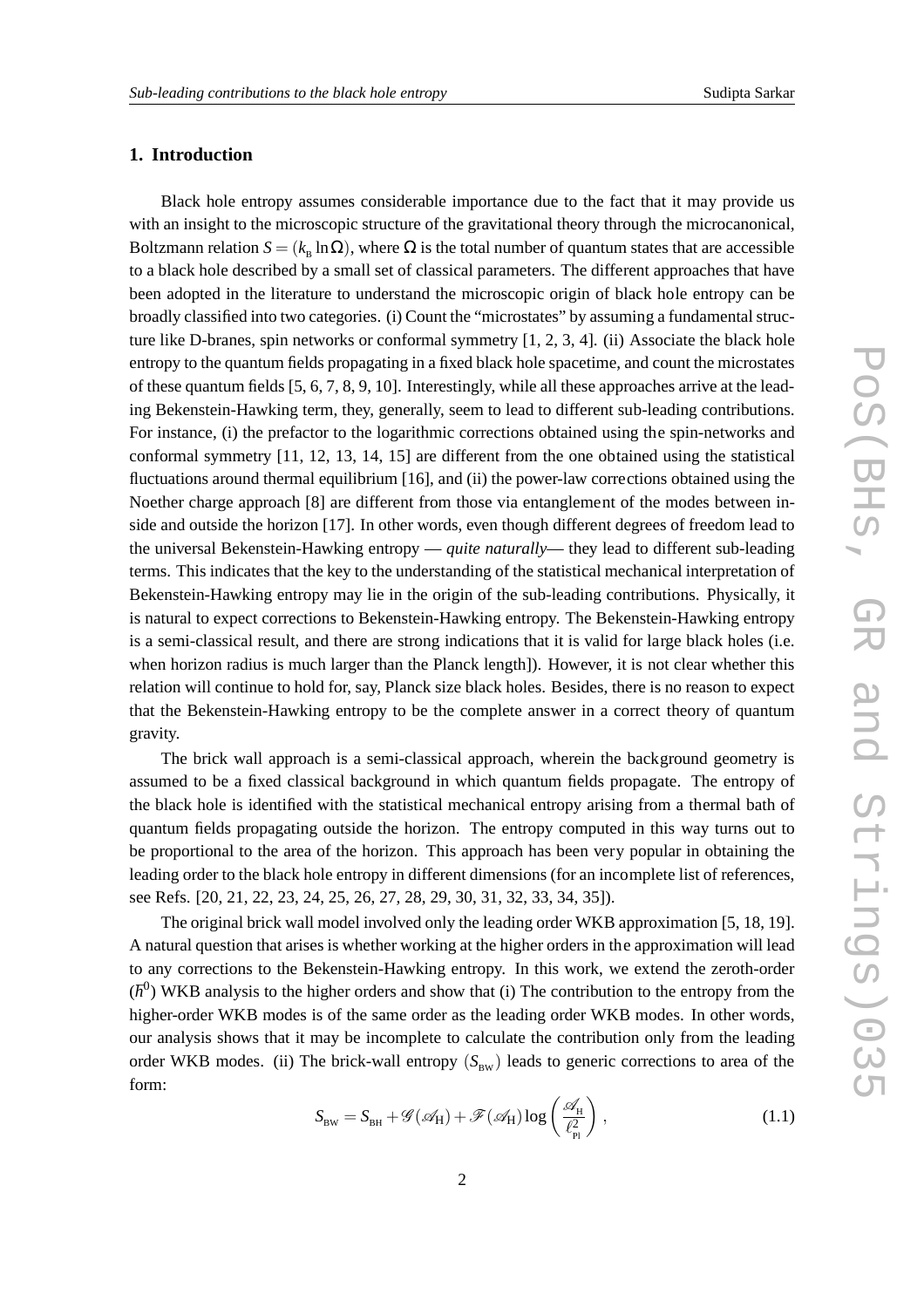where  $\mathscr{G}(\mathscr{A}_H)$ , and  $\mathscr{F}(\mathscr{A}_H)$  are polynomial functions of  $\mathscr{A}_H$ . In the case of four-dimensions, the brick-wall entropy (upto sixth-order) [36] has the form given above with  $\mathscr{G}(\mathscr{A}_H) = 0$ . In the case of six-dimensions,  $\mathscr{G}(\mathscr{A}_H) \neq 0$ . (iii) We show that, only in the case of Schwarzschild,  $\mathscr{F}(\mathscr{A}_H)$  is a constant.

The remainder of this article is organized as follows. In the next section, we shall outline some essential properties of static, spherically symmetric black holes in arbitrary spacetime dimensions. Then, in Section 3, we shall discuss the assumptions and approximations involved in evaluating the brick wall entropy, and describe the procedure for extending the calculation to the higher orders (in terms of  $\hbar$ ) in the WKB approximation. In Section 4, in addition to the zeroth order, we shall evaluate the contributions to the brick wall entropy of four dimensional black holes at the second order (in terms of  $\hbar$ ) in the WKB approximation. In Section 5, we explicitly write down the results for a few specific black hole solutions in four dimensions. Finally, in Section 6, after a rapid summary of the results we have obtained, we shall discuss as to how the sub-leading contributions we have evaluated compare with the results obtained from the other approaches.

Let us now briefly list the conventions and notations we shall adopt. We shall, in general, consider a  $(D+2)$ -dimensional, spherically symmetric, black hole spacetime. We shall work with the metric signature  $(-, +, +, \cdots)$ , and use the geometric units wherein  $k_B = c = G = 1$ . We shall denote the derivative of any function with respect to the radial coordinate *r* of the black hole by an overprime. The quantum field  $\Phi$  we shall consider will be a minimally coupled scalar field.

# **2. Key properties of static, spherically symmetric black holes:**

Consider the following  $(D+2)$ -dimensional static and spherically symmetric line element

$$
ds^{2} = -f(r)dt^{2} + \frac{dr^{2}}{g(r)} + r^{2}d\Omega_{D}^{2},
$$
\t(2.1)

$$
= f(r) \left[ -dt^2 + dx^2 \right] + r^2 d\Omega_p^2, \qquad (2.2)
$$

where  $f(r)$  and  $g(r)$  are arbitrary (but, continuous and differentiable) functions of the radial coordinate *r*,  $d\Omega_p^2$  is the metric on a *D*-dimensional unit sphere, and

$$
x = \int \frac{dr}{\sqrt{f(r)g(r)}}\tag{2.3}
$$

denotes the tortoise coordinate. Throughout this work, we shall assume that the line-element (2.1) contains a singularity (say, at  $r = 0$ ) and *one*, non-degenerate, event horizon (located at, say,  $r = r<sub>H</sub>$ ) But, we shall not assume any specific form of  $f(r)$  or  $g(r)$ . In the rest of this section, we shall discuss some generic properties of the spacetime (2.1) near the horizon at  $r = r<sub>H</sub>$ .

In almost all approaches that evaluate the entropy of spherically symmetric black holes, their line-element close to the event horizon is approximated to be that of a Rindler spacetime (see, for instance, Ref. [32]). For the line-element (2.1), the Rindler behavior near the horizon can be arrived at by first carrying out the following transformation of the radial coordinate:

$$
\gamma = \left(\frac{1}{\kappa}\right)\sqrt{f},\tag{2.4}
$$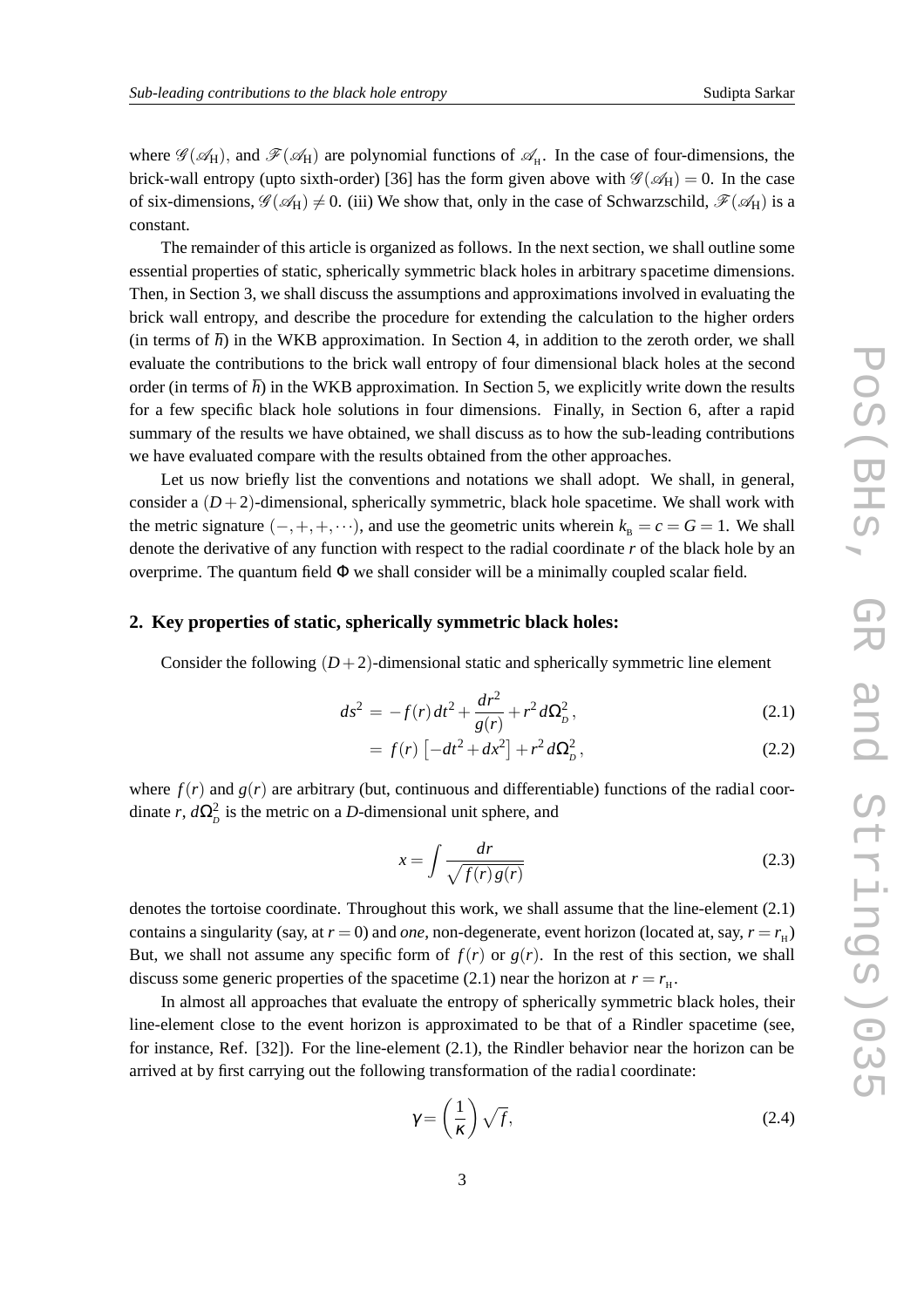where  $\kappa$  is a constant that denotes the surface gravity of the black hole and is defined as (see, for example, Ref. [40])

$$
\kappa = \left[ \sqrt{\frac{g(r)}{f(r)}} \left( \frac{f'(r)}{2} \right) \right]_{r=r_{\rm H}} . \tag{2.5}
$$

In terms of the coordinate γ, the line-element  $(2.1)$  can be expressed as

$$
ds^2 = -\kappa^2 \gamma^2 dt^2 + 4\left(\frac{f}{g}\right) \left(\frac{\kappa}{f'}\right)^2 d\gamma^2 + r^2 d\Omega_D^2.
$$
 (2.6)

Close to the horizon (i.e. near  $r = r<sub>H</sub>$ ), this line-element reduces to

$$
ds^2 \to -\kappa^2 \gamma^2 dt^2 + d\gamma^2 + r_{\rm H}^2 d\Omega_D^2 \tag{2.7}
$$

which describes the Rindler spacetime with a horizon that is located at  $\gamma = 0$ . It should be stressed here that such a behavior is exhibited by all non-degenerate black hole horizons in all dimensions.

The above derivation of the Rindler line-element near the horizon is essentially equivalent to expanding the metric components  $f(r)$  and  $g(r)$  in (2.1) about  $r<sub>H</sub>$  up to the linear order in the Taylor series. However, we find that, when evaluating the contributions to the brick wall entropy at the higher orders in the WKB approximation, we need to expand the quantities  $f(r)$  and  $g(r)$  to higher orders as follows:

$$
f(r) = f'(r_{\rm H})\left(r - r_{\rm H}\right) + \left(\frac{f''(r_{\rm H})}{2}\right)\left(r - r_{\rm H}\right)^2 + \dots,\tag{2.8}
$$

$$
g(r) = g'(r_{\rm H})\left(r - r_{\rm H}\right) + \left(\frac{g''(r_{\rm H})}{2}\right)(r - r_{\rm H})^2 + \dots \tag{2.9}
$$

As we shall see, in four dimensions, in addition to the surface gravity of the black hole, the corrections to the Bekenstein-Hawking entropy  $S<sub>BH</sub>$  also depend on the second derivative of the metric evaluated at the horizon.

Another quantity which we shall require in our calculations is the proper or the coordinate invariant distance of the brick wall from the horizon. The proper radial distance to the brick wall, say,  $h_c$ , that is located at  $r = h$  is given by

$$
h_c = \int_{r_{\rm H}}^{r_{\rm H}+h} \frac{dr}{\sqrt{g(r)}}.
$$
\n(2.10)

On using the expansion (2) for  $g(r)$  up to the second order in this integral, we obtain the following relation between *h* and *hc*:

$$
h^{1/2} = \sqrt{\frac{2 g'(r_{\rm H})}{g''(r_{\rm H})}} \sinh\left[\sqrt{\frac{g''(r_{\rm H})}{2}} \left(\frac{h_c}{2}\right)\right].
$$
 (2.11)

For small *hc*, this relation simplifies to

$$
h_c = \sqrt{\frac{4h}{g'(r_{\rm H})}},\tag{2.12}
$$

and, for convenience, we shall use this expression for the proper distance to the brick wall.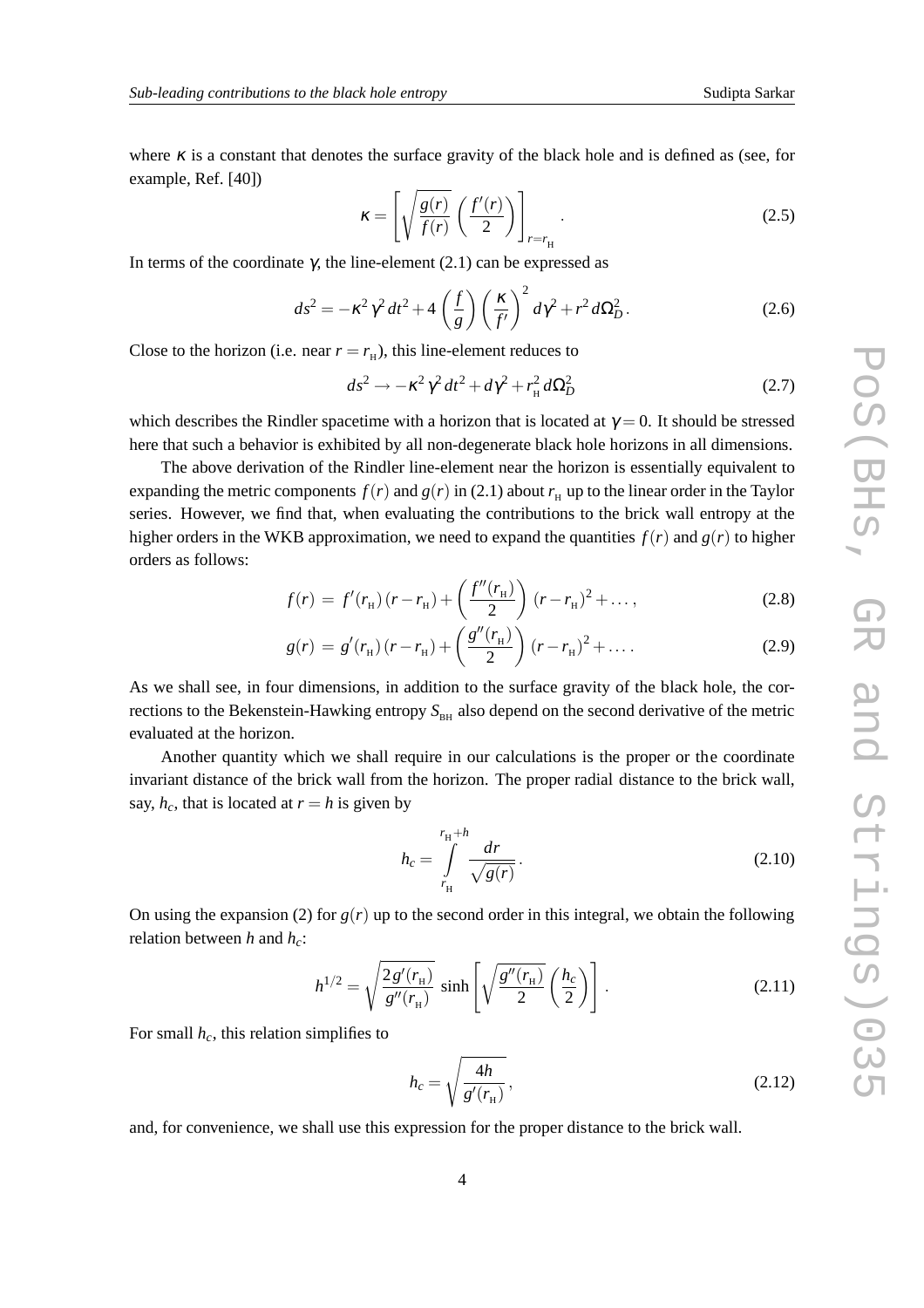## **3. Extending the brick wall model to higher WKB orders**

In this section, after a rapid sketch of the assumptions and approximations that are involved in evaluating the black hole entropy using the brick wall model, we go on to outline the procedure for computing the brick wall entropy at the leading orders in the WKB approximation.

#### **3.1 Basic assumptions**

There are two crucial assumptions in the brick wall approach to black hole entropy. The first assumption concerns the modeling of the microscopic origin of the black hole entropy, and the second is regarding the handling of the divergences that arise close to the event horizon.

As we have mentioned before, the brick wall model is a semi-classical approach wherein the black hole is assumed to be described by a fixed classical geometry. It is further assumed that the black hole is in equilibrium with a thermal bath of quantum matter fields at the Hawking temperature. Moreover, it is the canonical entropy (actually, a specific component) of the quantum matter fields that are propagating outside the black hole horizon that is identified to be the entropy of the black hole.

In the process of calculating the canonical entropy of a matter field outside the black hole horizon, we need to evaluate the density of states of the field. However, one finds that, due to the infinite blue shifting of the modes in the vicinity of the event horizon, the density of states actually diverges. This divergence is regulated in the model by introducing a cut-off by hand above the horizon. The cut-off—popularly referred to as the brick-wall—is basically a static, spherical mirror at which the matter fields are assumed to satisfy, say, the Dirichlet boundary conditions. One finds that the leading component of the brick wall entropy diverges as  $h_c^{-2}$ , where  $h_c$  is the proper distance to the brick wall defined in Eq. (2.10). (The other component is essentially a volume dependent term that arises even in flat space.) It is this contribution that is identified to be the entropy of the black hole. Moreover, a specific choice for the cut-off  $h_c$  has to be made (this depends on the number of fields, the dimension of the spacetime, etc., but is generally of the order of the Planck length  $\ell_{\rm p}$ ), in order to reproduce the Bekenstein-Hawking area law. As we mentioned, the area law has been recovered in this approach for a variety of black hole spacetimes and matter fields [20, 21, 22, 23, 24, 25, 26, 27, 28, 29, 30, 31, 32, 33, 34, 35, 37].

## **3.2 Essential approximations**

Two approximations turn out to be essential to make the computation of the brick wall entropy tractable. The first approximation is required in evaluating the density of states of matter fields around black holes, and the second involves expanding the metric near the event horizon.

As we pointed out above, in order to evaluate the brick wall entropy, one needs to evaluate the density of states of matter fields around black holes. However, apart from some lower dimensional cases, the density of states cannot be evaluated exactly. As a result, in the brick wall model, the density of states is usually evaluated at the leading order in  $\hbar$  in the WKB approximation.

Moreover, barring a few special cases, one finds that, even after the WKB approximation, the brick wall entropy cannot be evaluated exactly. Recall that the dominant contribution to the entropy arises due to the modes close to the horizon. Motivated by this feature, one Taylor expands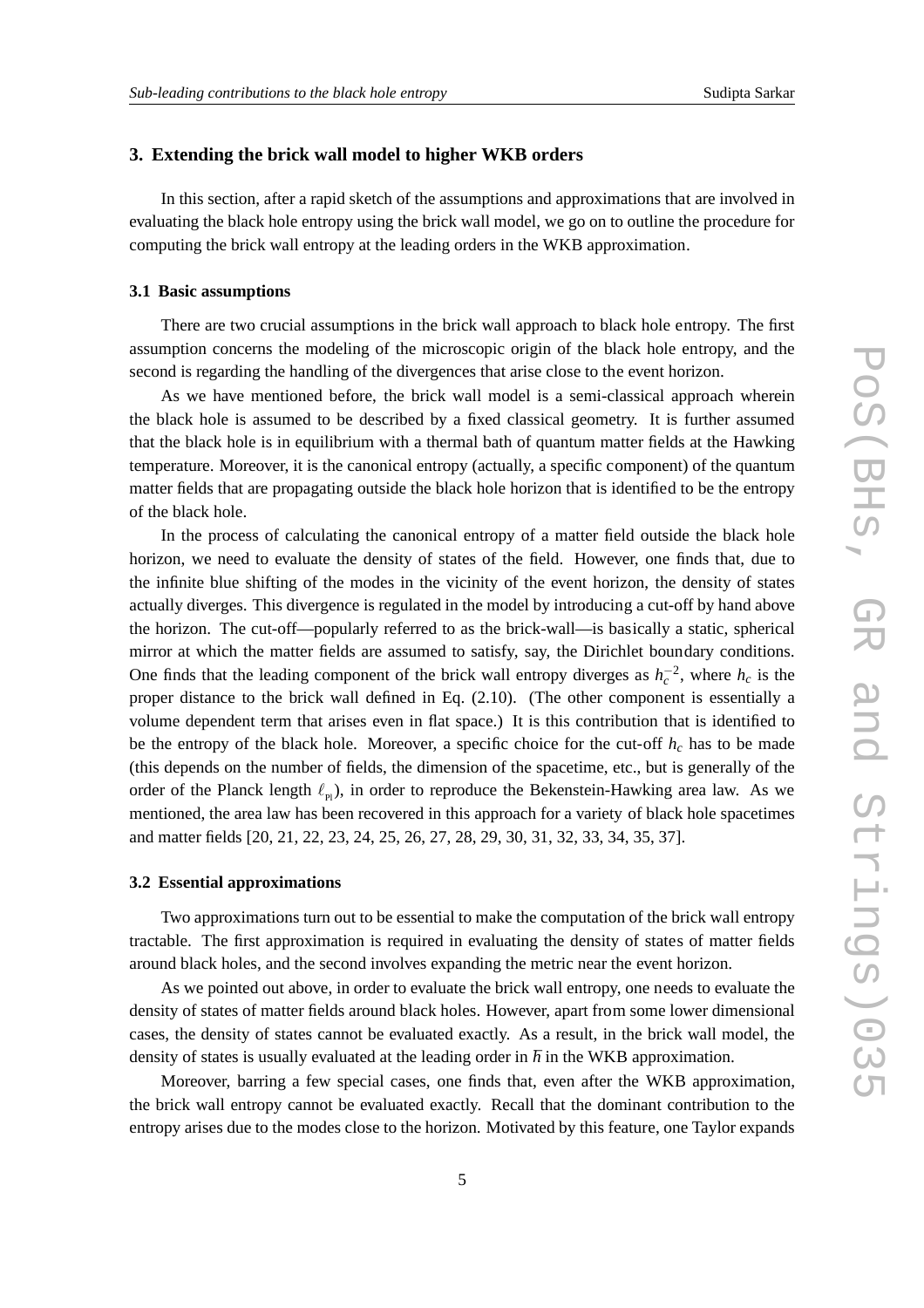the metric functions  $f(r)$  and  $g(r)$  near the horizon in order to obtain a closed form expression for the brick wall entropy.

### **3.3 The methodology**

Having discussed the assumptions and approximations involved in the brick wall approach, in the remainder of this sub-section, we shall outline the procedure for evaluating the brick wall entropy at the leading order in the WKB approximation.

The key assumption of the brick wall model, as we have pointed out above, is that the black hole is in equilibrium with a bath of thermal radiation at the Hawking temperature of the hole. The free energy *F* of a scalar field at the inverse temperature  $\beta$  is given by (see, for example, Ref. [5])

$$
F = \left(\frac{1}{\beta}\right) \int_{0}^{\infty} dE \left(\frac{d\Gamma(E)}{dE}\right) \ln\left[1 - \exp(-(\beta E)\right],
$$
  
= 
$$
-\int_{0}^{\infty} dE \left(\frac{\Gamma(E)}{\exp(\beta E) - 1}\right),
$$
 (3.1)

where  $\Gamma(E)$  denotes the total number of modes of the field with energy less than *E*. We have integrated the first of the above equation by parts to arrive at the second and have assumed that the boundary term vanishes. The canonical entropy associated with the free energy *F* is given by

$$
S_{\rm c}(\beta) = \beta^2 \left( \frac{\partial F}{\partial \beta} \right),\tag{3.2}
$$

and, it is this entropy, evaluated at the Hawking temperature, that will be identified to be the entropy of the black hole.

Consider a massive and minimally coupled scalar field  $\Phi$  that is propagating in the lineelement (2.1). Such a field satisfies the differential equation

$$
\left(\Box - m^2\right)\Phi = 0,\tag{3.3}
$$

where *m* denotes the mass of the field. The rotational symmetry of the line-element (2.1) allows us to decompose the normal modes  $u_{E\ell m_i}$  of the field  $\Phi$  as follows (see, for instance, Ref. [41]):

$$
u_{E\ell m_i}(x^{\mu}) = \left(\frac{R(r)}{r^{D/2} G^{1/2}(r)}\right) Y_{\ell m_i}(\theta, \phi_i) e^{-(iEt/\hbar)}, \qquad (3.4)
$$

where *E*,  $\ell$  and *m<sub>i</sub>* (with  $i \in [1,(D-1)]$ ) are the energy, angular momentum and the azimuthal angular momenta associated with the modes, respectively, the quantity  $G(r)$  is given by

$$
G(r) = \sqrt{f(r) g(r)},
$$
\n(3.5)

and  $Y_{lm_i}(\theta, \phi_i)$  denote the hyper-spherical harmonics. On substituting the mode (3.4) in the equation of motion (3.3) and using the properties of the hyper-spherical harmonics, we find that the function  $R(r)$  satisfies the differential equation

$$
R''(r) + \left[\frac{V^2(r)}{\hbar^2} - \Delta(r)\right]R(r) = 0, \tag{3.6}
$$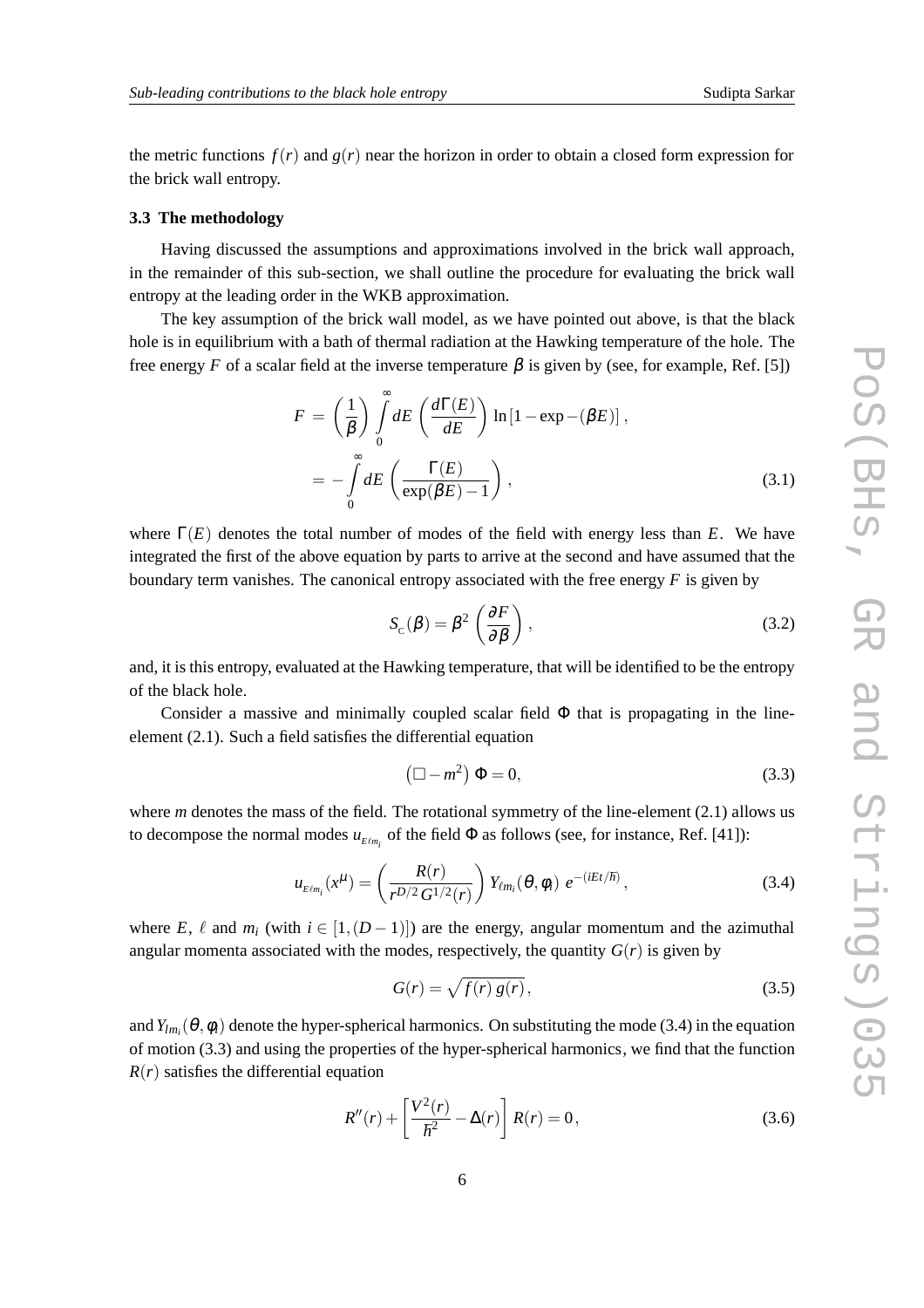where the quantities  $V^2(r)$  and  $\Delta(r)$  are given by

$$
V^{2}(r) = \left(\frac{1}{G^{2}(r)}\right) \left(E^{2} - f(r) \left[m^{2} + \left(\frac{\ell(\ell+D-1)\hbar^{2}}{r^{2}}\right)\right]\right),
$$
 (3.7)

$$
\Delta(r) = \left(\frac{G''(r)}{2G(r)}\right) - \left(\frac{G'^2(r)}{4G^2(r)}\right) + \left(\frac{D}{2r}\right)\left(\frac{G'(r)}{G(r)}\right) + \left(\frac{D(D-2)}{4r^2}\right). \tag{3.8}
$$

The total number of modes  $\Gamma(E)$  of the field  $\Phi$  with energy less than *E* can be evaluated exactly if the solution to the differential equation (3.6) can be written down explicitly. However, apart from some simple  $(1+1)$ -dimensional example [28], it proves to be difficult to obtain an exact analytical solution for the function  $R(r)$ . As a result, the WKB approximation is almost always resorted to in the literature [20, 21, 22, 23, 24, 25, 26, 27, 28, 29, 30, 31, 32, 33, 34, 35], and it is the leading order WKB solution for  $R(r)$  that is utilized to evaluate the number of states  $\Gamma(E)$ , and the resulting free energy *F* and the entropy of the quantum field. Our goal here is to extend the analysis to the higher orders in the WKB approximation.

Let us begin by expressing the function  $R(r)$  in the following WKB form:

$$
R(r) = \left(\frac{c_0}{\sqrt{P(r)}}\right) \exp\left[\frac{i}{\hbar} \int d\tilde{r} P(\tilde{r})\right],
$$
\n(3.9)

where  $c_0$  is a constant. On substituting this expression in Eq. (3.6), we find that the function  $P(r)$ satisfies the differential equation

$$
\left(\frac{1}{\hbar^2}\right)\left[P^2(r)-V^2(r)\right]=\left(\frac{3}{4}\right)\left(\frac{P'(r)}{P(r)}\right)^2-\left(\frac{1}{2}\right)\left(\frac{P''(r)}{P(r)}\right)-\Delta(r). \tag{3.10}
$$

Let us now expand the function  $P(r)$  in a power series in  $\hbar^2$  as follows (see, for instance, Ref. [42]):

$$
P(r) = \sum_{n=0}^{\infty} \hbar^{2n} P_{2n}(r).
$$
 (3.11)

On substituting this series in the differential equation (3.9) and collecting the terms of a given order in  $\hbar^2$ , we obtain following expressions for  $P_{2n}(r)$  upto  $n = 3$ :

$$
P_0(r) = \pm V(r) = \pm \left(\frac{1}{G(r)}\right) \left[E^2 - f(r) \left(m^2 + \left[\frac{\ell(\ell+D-1)\hbar^2}{r^2}\right]\right)\right]^{1/2},\tag{3.12}
$$

$$
P_2(r) = \left(\frac{3}{8P_0(r)}\right) \left(\frac{P'_0(r)}{P_0(r)}\right)^2 - \left(\frac{4P''_0(r)}{P_0^2(r)}\right) - \left(\frac{\Delta(r)}{2P_0(r)}\right),\tag{3.13}
$$

$$
P_4(r) = -\left(\frac{5P_2^2(r)}{2V(r)}\right) - \left(\frac{4P_2(r)\Delta(r) + P_2''(r)}{4V^2(r)}\right) + \left(\frac{3P_2'(r)V'(r) - P_2(r)V''(r)}{4V^3(r)}\right), (3.14)
$$
  
\n
$$
P_4(r) = -\left(\frac{5P_2(r)P_4(r)}{4V^3(r)}\right) - \left(\frac{8P_2^3(r) + 4P_4(r)\Delta(r) + P_4''(r)}{4V^3(r)}\right) - \left(\frac{\Delta(r)P_2^2(r)}{4V^3(r)}\right)
$$

$$
P_6(r) = -\left(\frac{32\sqrt{(r+4)(r)}}{V(r)}\right) - \left(\frac{32\sqrt{(r+4)(r)} - 3V(r)}{4V^2(r)}\right) - \left(\frac{32\sqrt{(r+4)(r)}}{2V^3(r)}\right) - \left(\frac{2P_2''(r)P_2(r) + 2P_4(r)V''(r) - 3P_2'^2(r) - 6P_4'(r)V'(r)}{8V^3(r)}\right). \tag{3.15}
$$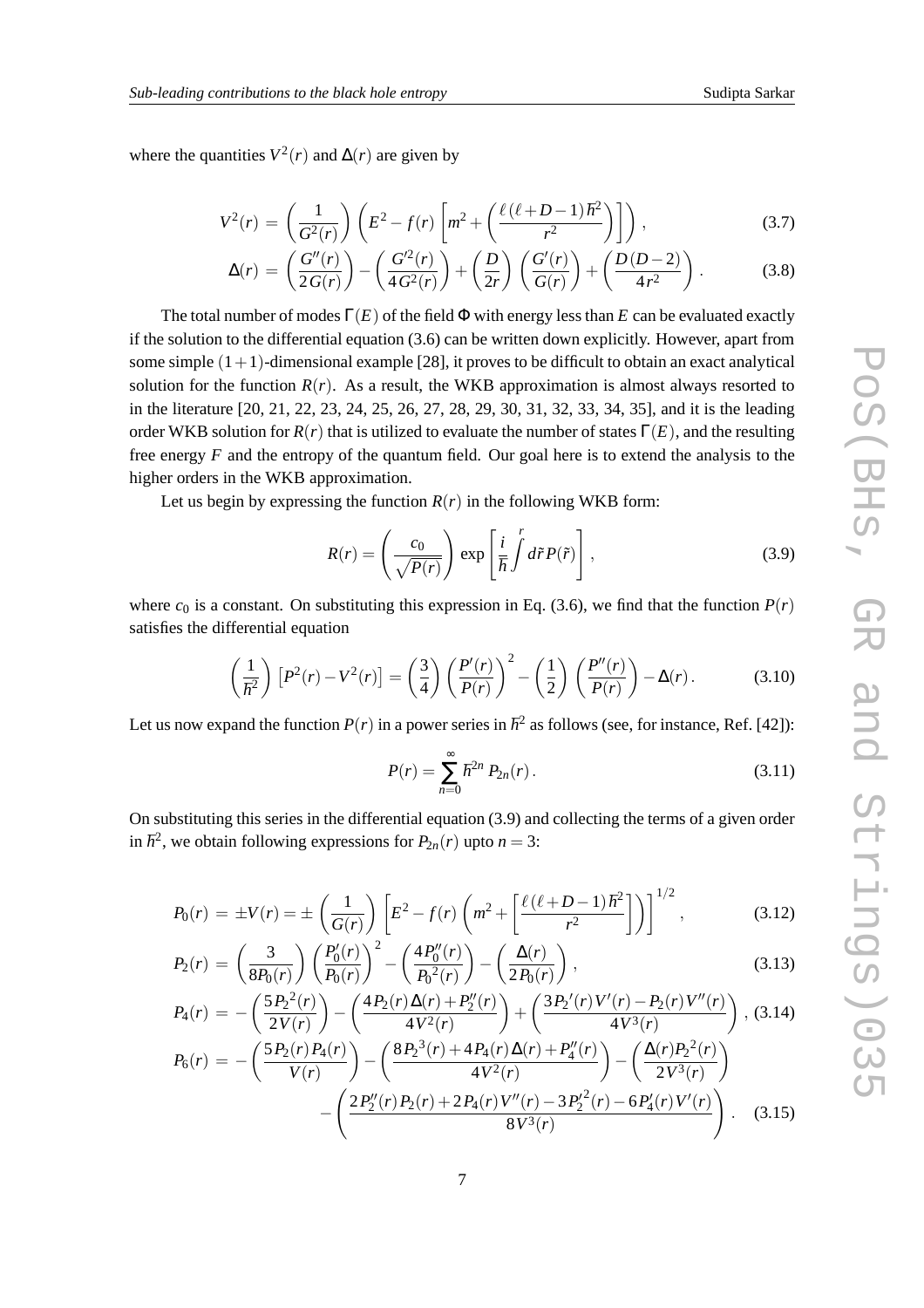Note that the function  $P_0(r)$  is related *algebraically* to the quantities  $V(r)$  and  $\Delta(r)$ . It is evident that the higher order functions  $P_{2n}(r)$  (with  $n > 0$ ) can be expressed in terms of the functions at the lower orders and their derivatives and, eventually, in terms of the function  $P_0(r)$ .

On using the series expansion (3.11) in the standard semiclassical quantization procedure [5], we can express the total number of states  $\Gamma(E)$  of the field with energy less than *E* as follows:

$$
\Gamma(E) = \sum_{n=0}^{\infty} \Gamma_{2n}(E),
$$
\n(3.16)

where we have defined  $\Gamma_{2n}(E)$  as

$$
\Gamma_{2n}(E) = \left(\frac{\hbar^{2n-1}}{\pi}\right) \int\limits_{r_H + h_c}^{L} dr \int\limits_{0}^{\ell_{max}} d\ell \ (2\ell + D - 1) \times \mathcal{W}(\ell) P_{2n}(r), \tag{3.17}
$$

with the quantity  $\mathscr{W}(\ell)$  being given by

$$
\mathscr{W}(\ell) = \left(\frac{(\ell+D-2)!}{(D-1)!\ell!}\right). \tag{3.18}
$$

It should be mentioned that, in the above expression for  $\Gamma_{2n}(E)$ , we have approximated the sum over the angular quantum numbers  $\ell$  as an integral with a degeneracy factor  $\mathcal{W}(\ell)$ . Such an approximation is often made in the literature, and the approximation is considered to be valid since the separation between the states are expected to be small [26]. Moreover, the upper limit  $\ell_{\text{max}}$  on the integral over  $\ell$  is a function of energy  $E$  of the mode and the radial coordinate  $r$ , and it has to be chosen such that  $P_0(r)$  is real<sup>1</sup>. Furthermore, the lower limit on the integral over radial coordinate, viz.  $h_c$ , is the invariant thickness of the 'brick-wall' defined in (2.10), and the upper limit *L* is the infra-red cutoff which we shall assume to be much larger than the horizon radius.

A few clarifying remarks are in order at this stage of our discussion. In the semi-classical quantization of, say, a one-dimensional non-relativistic quantum particle, the integral over the coordinate will be carried out over the range wherein  $P_0$  is real [42]. In the case of bounded systems, these limits will prove to be the turning points of the potential, whereas in the case of potential barriers the limits will be between one of the turning points and infinity. In the context of black holes, the effective potential turns out to be a barrier and the integral over the radial coordinate is to carried out between the event horizon of the black hole and the first turning point that is located on the barrier. But, one finds that, most of the contribution to the density of states of the quantum field arises due to the modes close to the event horizon of the black hole, while the upper limit located on the barrier leads to a volume dependent contribution to the entropy. As a result, the contribution to the number of states and the free energy and the entropy of the quantum field due to the upper (infra-red) limit is usually ignored in the literature.

We should emphasize the point that, apart from replacing the sum over  $\ell$  by an integral, we have not made any approximations until now. Hereafter, we shall make two approximations that

<sup>&</sup>lt;sup>1</sup> Actually, the limits have to be chosen such that  $P_{2n}(r)$  are real for all *n*. However, since, for  $n > 0$ , the functions  $P_{2n}(r)$  can be expressed in terms of  $P_0(r)$  and the real functions  $V(r)$  and  $\Delta(r)$ , when  $P_0(r)$  is real,  $P_{2n}(r)$  are real as well. Therefore, the limits on  $\ell$  proves to be the same for all  $n$ .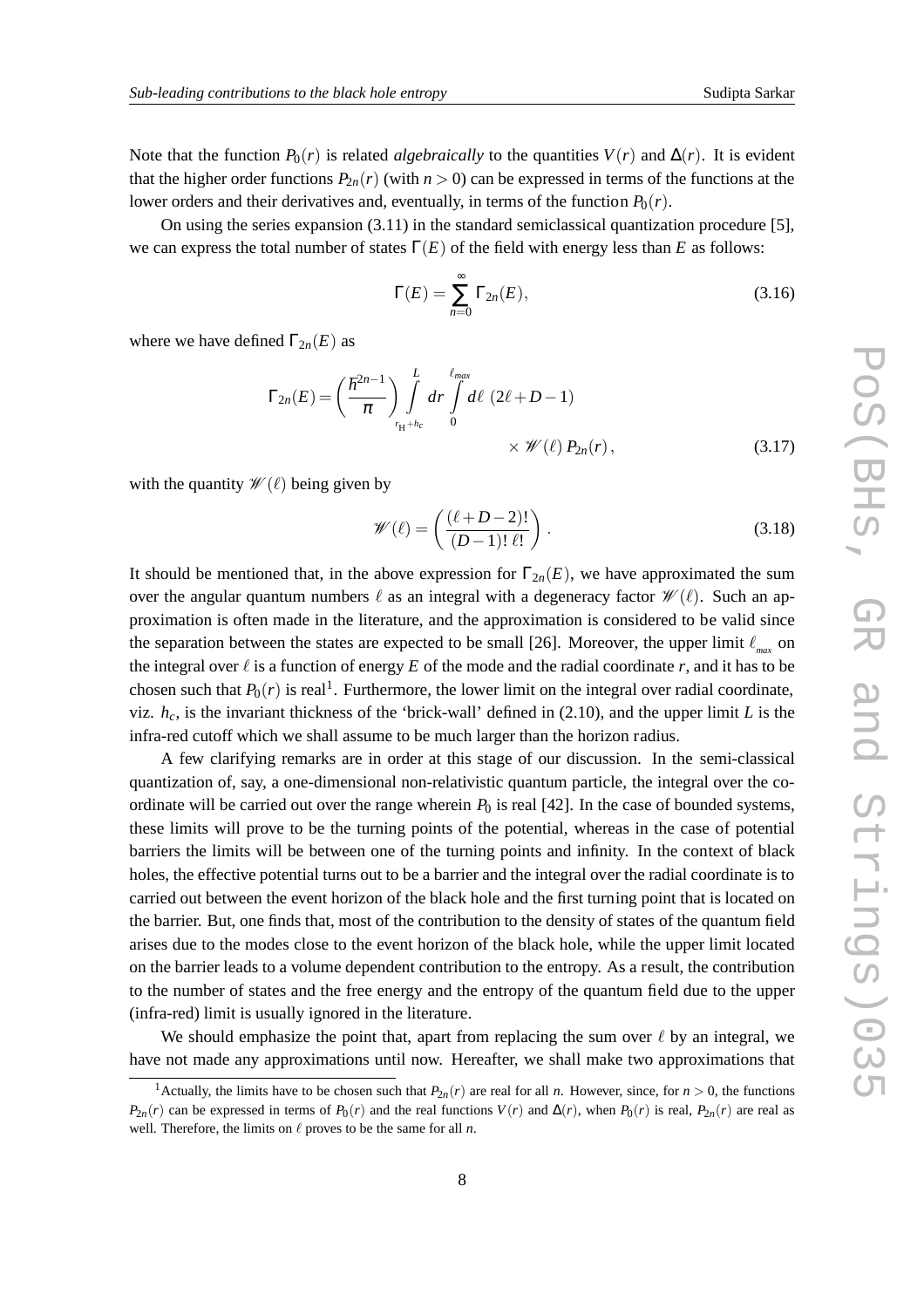we had discussed is some detail in the last subsection. Firstly, we shall approximate the lineelement (2.1) near the event horizon of a spherically symmetric black hole to be that of Rindler spacetime, viz. Eq. (2.7). It should be pointed out that such an approximation is always made in the literature to arrive at closed form expressions for the free energy and the entropy of the quantum field. Secondly, we shall truncate the series (3.11) at a particular order, and evaluate the density of states and the associated free energy and the entropy of the quantum field around the black hole. It is important to note that, in the literature, it is only the leading term in the series  $(3.16)$  that has *always* been taken into account ignoring the higher orders when evaluating the brick-wall entropy.

#### **3.4 The standard, leading order, result**

Let us now reproduce the standard leading order result arriving at the Bekenstein-Hawking area law. In the case of massless scalar field, the leading order WKB modes are given by

$$
P_0 = \pm \frac{1}{g(r)} \left[ E^2 - g(r) \frac{L^2}{r^2} \right]^{1/2}.
$$
 (3.19)

Substituting the above expression in Eq. (3.17), we get

$$
\Gamma_0(E) = \frac{2E^3}{3\hbar^3} \int\limits_{r_{\rm H} + h}^{L} \frac{r^2 dr}{g^2(r)}.
$$
\n(3.20)

Substituting the above expression in  $(3.1)$  and integrating over  $E$ , the free energy  $F$  now reads

$$
F_0 = -\frac{2\pi^3}{45\hbar^3} \frac{1}{\beta^4} \int_{r_{\rm H} + h}^{L} \frac{r^2}{g^2(r)} dr,
$$
\n(3.21)

and the entropy is

$$
S_0 = \frac{8\pi^3}{45\hbar^3} \frac{1}{\beta^3} \int_{r_H + h}^{L} \frac{r^2}{g^2(r)} dr.
$$
 (3.22)

On expanding the metric near the horizon up to the first-order, we recover the following standard result [5],

$$
S_0^{(\text{Std})} = \frac{r_{\text{H}}^2}{90h_c^2}.
$$
\n(3.23)

However, if we expand the metric to higher orders (2), we get

$$
S_0 = \frac{r_{\rm H}^2}{90h_c^2} + \left[\frac{\kappa r_{\rm H}}{90} - \frac{g''(r_{\rm H})r_{\rm H}^2}{360}\right] \log\left(\frac{r_{\rm H}^2}{h_c^2}\right). \tag{3.24}
$$

Before we proceed with the calculations, there is yet another point concerning the higher order WKB terms that we need to discuss. As we mentioned above, the limits on the integral over  $\ell$  has been chosen such that  $P_0(r)$  is real. This condition essentially identifies the turning points of the potential. Notice that, in Eq. (3.3), all the higher order WKB terms—i.e.  $P_{2n}(r)$  for  $n > 0$  contain  $P_0(r)$  in the denominator. Obviously, these functions will diverge at the turning points, or equivalently, at the upper limits  $\ell$ . Such a divergence is a well-known feature of the WKB approximation at the higher orders [42], and we shall devise a systematic procedure to isolate these divergences. We shall outline this procedure in the next section.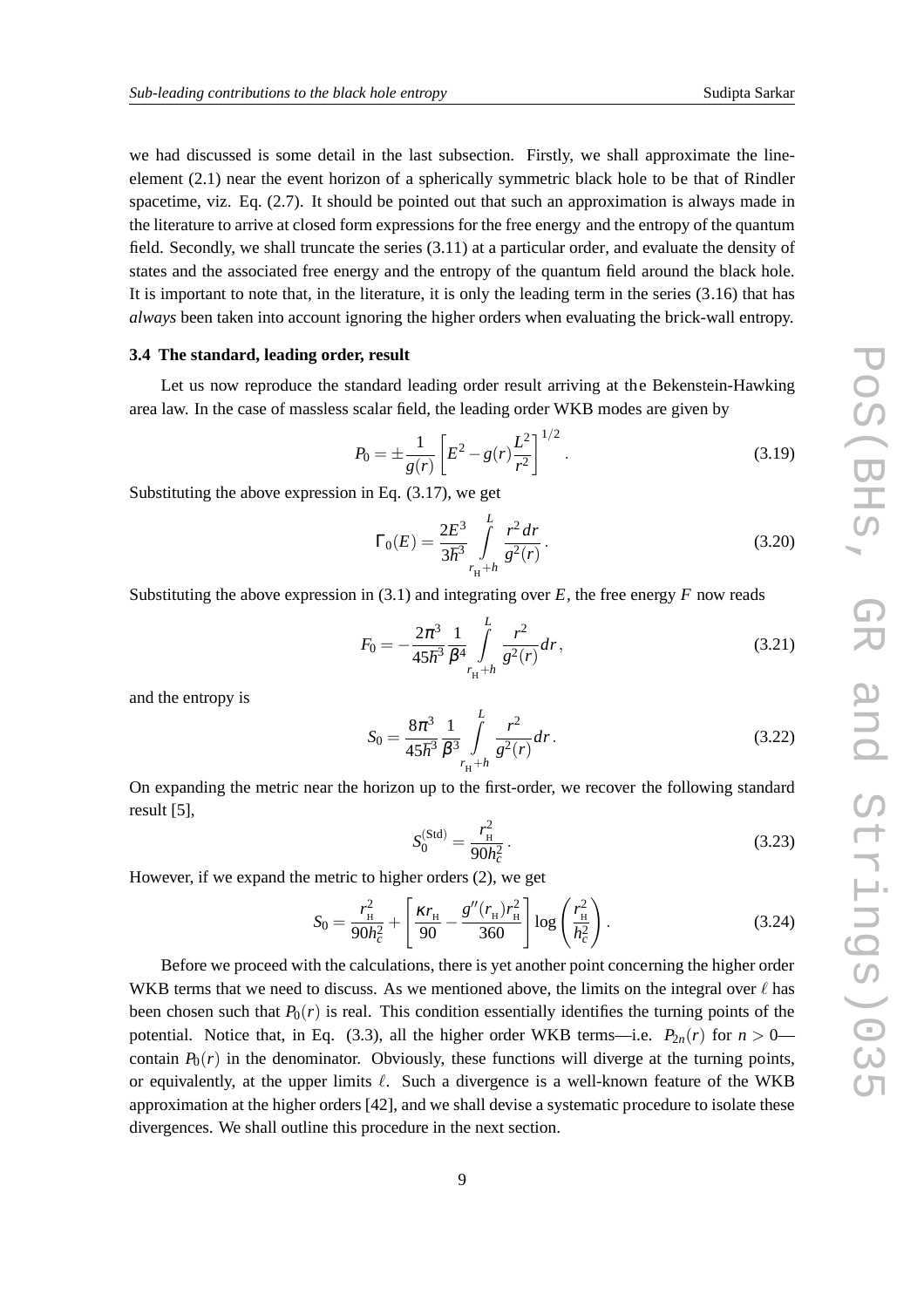## **4. Higher order contributions to the brick wall entropy**

In this section, we shall evaluate the brick wall entropy for spherically symmetric, four dimensional black holes by considering the contributions up to the  $n = 1$  term in the series expansion (3.16) for the number of states of the quantum field. For simplicity, we shall consider here the case of  $f(r) = g(r)$  in the line-element (2.1) and restrict ourselves to a massless scalar field (i.e.  $m = 0$ ). For other general cases, we refer the readers to Ref. [36].

Let us now evaluate the contribution due to the  $n = 1$  term in the series (3.16). For  $f(r) = g(r)$ , we find that the expression (3.13) for second order 'momentum'  $P_2(r)$  can be written as

$$
P_2(r) = \left(\frac{P_2^{(0)}(r)}{\mathscr{G}(\mathscr{E},r)}\right) + \lambda(r)\left(\frac{P_2^{(1)}(r)}{\mathscr{G}^3(\mathscr{E},r)}\right) + \lambda^2(r)\left(\frac{P_2^{(2)}(r)}{\mathscr{G}^5(\mathscr{E},r)}\right),\tag{4.1}
$$

where the functions  $P_2^{(0)}$  $P_2^{(0)}(r), P_2^{(1)}$  $P_2^{(1)}(r)$  and  $P_2^{(2)}$  $2^{(2)}(r)$  are given by

$$
P_2^{(0)}(r) = -\left(\frac{g'}{2r}\right),
$$
  
\n
$$
P_2^{(1)}(r) = \left(\frac{g'^2(r)}{8g(r)}\right) - \left(\frac{3g'(r)}{4r}\right) + \left(\frac{g''(r)}{8}\right) + \left(\frac{3g(r)}{4r^2}\right),
$$
  
\n
$$
P_2^{(2)}(r) = \left(\frac{5}{32}\right) \left(\frac{g'(r)}{g(r)}\right)^2 - \left(\frac{5g'(r)}{8r}\right) + \left(\frac{5g(r)}{8r^2}\right),
$$
\n(4.2)

and, for convenience, we have defined

$$
\mathcal{G}(\mathcal{E},r) = [\mathcal{E} - \lambda(r)]^{1/2}
$$
\n(4.3)

with  $\mathscr{E} = E^2$  and  $\lambda(r)$  being given by

$$
\lambda(r) = \left[\ell(\ell+1)\hbar^2\right] \left(\frac{g(r)}{r^2}\right). \tag{4.4}
$$

We now need to substitute the above expression for  $P_2(r)$  in Eq. (3.17) and evaluate the number of modes  $\Gamma_2$  with the upper limit  $\ell_{\text{max}}$  on the integral over  $\ell$  being determined by the condition that the term  $\mathscr{G}(\mathscr{E}, r)$  vanishes. Clearly, the integral over  $\ell$  will diverge in such a case. In order to isolate the finite contribution due to these higher order WKB modes, it is necessary that we follow a systematic procedure. The procedure we shall adopt is as follows. We shall first rewrite all the terms containing inverse powers of  $\mathscr{G}(\mathscr{E}, r)$  in terms of derivatives of  $\mathscr{E}$  as follows:

$$
\left(\frac{1}{\mathscr{G}(\mathscr{E},r)}\right) = 2\left(\frac{\partial \mathscr{G}(\mathscr{E},r)}{\partial \mathscr{E}}\right),\tag{4.5}
$$

$$
\left(\frac{1}{\mathscr{G}^3(\mathscr{E},r)}\right) = -4\left(\frac{\partial^2 \mathscr{G}(\mathscr{E},r)}{\partial \mathscr{E}^2}\right),\tag{4.6}
$$

$$
\left(\frac{1}{\mathscr{G}^5(\mathscr{E},r)}\right) = \left(\frac{8}{3}\right) \left(\frac{\partial^3 \mathscr{G}(\mathscr{E},r)}{\partial \mathscr{E}^3}\right). \tag{4.7}
$$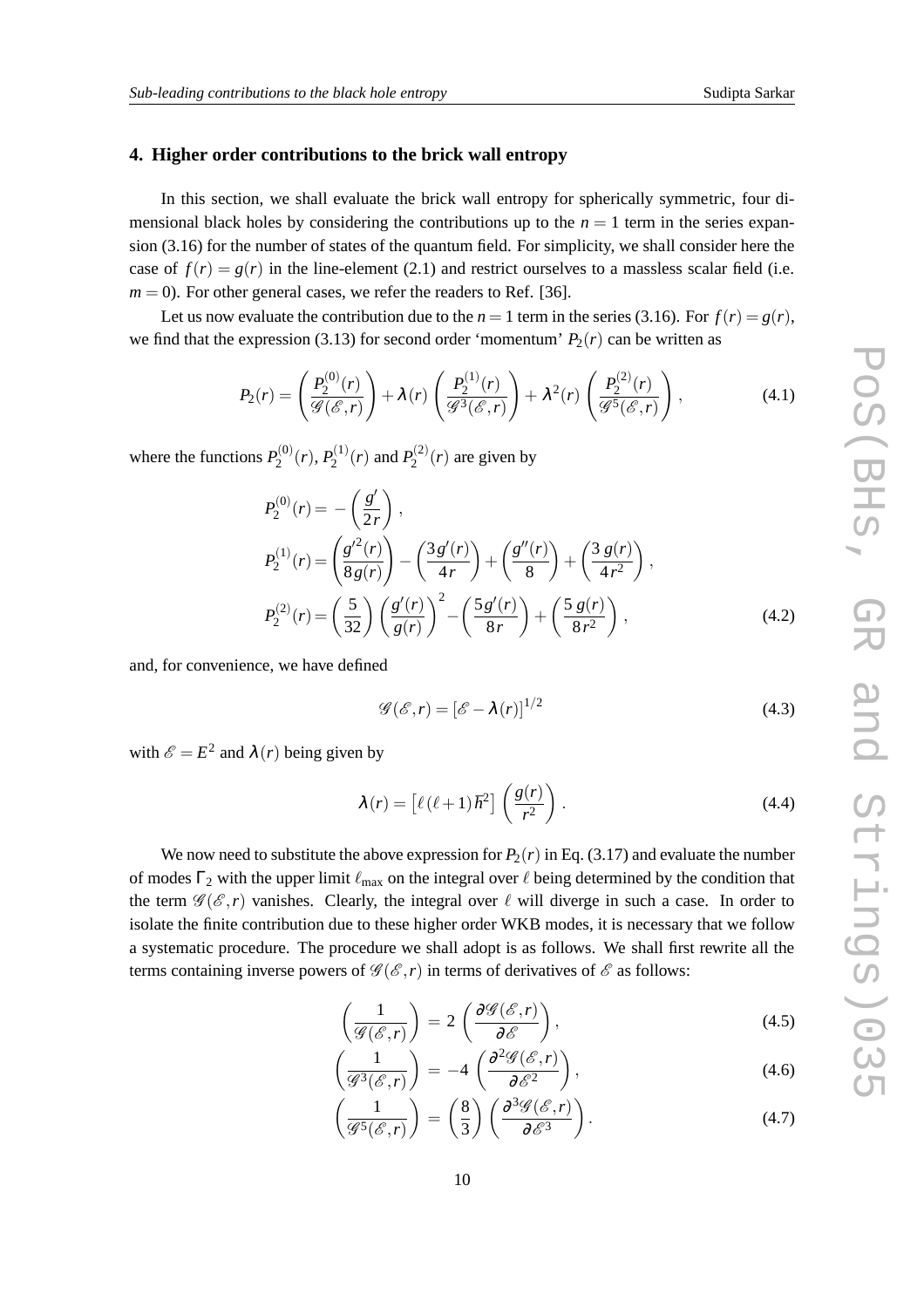Then, before evaluating the  $\ell$  integral, we shall make use of the Leibnitz's rule, viz.

$$
\frac{\partial}{\partial x} \int_{a(x)}^{b(x)} dt f[x,t] = f[x,a(x)] \left( \frac{da(x)}{dx} \right) - f[x,b(x)] \left( \frac{db(x)}{dx} \right) \int_{a(x)}^{b(x)} dt \left[ \frac{\partial f(x,t)}{\partial x} \right].
$$
 (4.8)

and interchange the order of differentiation and integration over the energy  $E$  and  $\ell$ . When we do so, we find that the divergences occur at the turning point. But, we note that the origin of the divergent terms can be associated to the break-down of WKB approximation at the turning point. As a result, this is not a physical divergences and this is occurring due to the fact that the WKB approximation is not valid close to the turning points. Hence, it is perfectly consistence to separate out only the non divergent part and neglect the divergent contribution. Also, it can be shown that by introducing a cutoff close to the turning point that the results are independent of the cutoff. (For details, see Sec. (10.7) in Ref. [42].) We have checked the procedure up to the  $6<sup>th</sup>$ -order WKB modes and, indeed, it systematically separates the finite parts from the divergent ones (for details, see Ref. [36].

Having obtained the non-divergent part of the mode-functions as a function of *E*, our next step is to evaluate the contribution of these modes to the density of states  $\Gamma_2(E)$ . Using the general expression (3.17), we have

$$
\Gamma_2(E) = \frac{\hbar}{\pi} \int_{r_H + h}^{L} dr \int_{0}^{\ell_{max}} d\ell (2\ell + 1) P_2(r).
$$
 (4.9)

Substituting for  $P_2(r)$  from Eq. (4.1) and using the relations (4), we get

$$
\hbar\Gamma_2(E) = \frac{1}{\pi} \int_{r_H + h}^{L} dr \frac{r^2 P_0^{(2)}(r)}{2} \int_{0}^{\mathscr{E}} d\lambda \frac{\partial \mathscr{G}(\mathscr{E}, r)}{\partial \mathscr{E}}
$$
(4.10)

$$
- \frac{1}{\pi} \int_{r_H+h}^{L} dr r^2 P_1^{(2)}(r) \int_0^{\mathscr{E}} d\lambda \ \lambda \ \frac{\partial^2 \mathscr{G}(\mathscr{E}, r)}{\partial \mathscr{E}^2} + \frac{1}{\pi} \int_{r_H+h}^{L} dr \frac{3r^2 P_2^{(2)}(r)}{2} \int_0^{\mathscr{E}} d\lambda \ \lambda^2 \frac{\partial^3 \mathscr{G}(\mathscr{E}, r)}{\partial \mathscr{E}^3}.
$$

Using the Leibniz rule (4.8) and following the steps discussed in [36], we get

$$
\Gamma_2(E) = \frac{E}{\hbar \pi} \int_{r_H + h}^{L} dr \left[ \frac{1}{3} - \frac{4r g'(r)}{3g(r)} + r^2 \left\{ \frac{g'(r)^2}{3g(r)^2} - \frac{g''(r)}{2g(r)} \right\} \right].
$$
\n(4.11)

Following points are worth noting regarding the above expression: (i) In the case of leading order WKB modes, the density of states goes as  $E^3$  [see Eq. (3.20)]. However, for the second-order WKB modes the density of states scales as *E*. (ii) As in the leading-order, most of the contributions to the entropy come close to the horizon.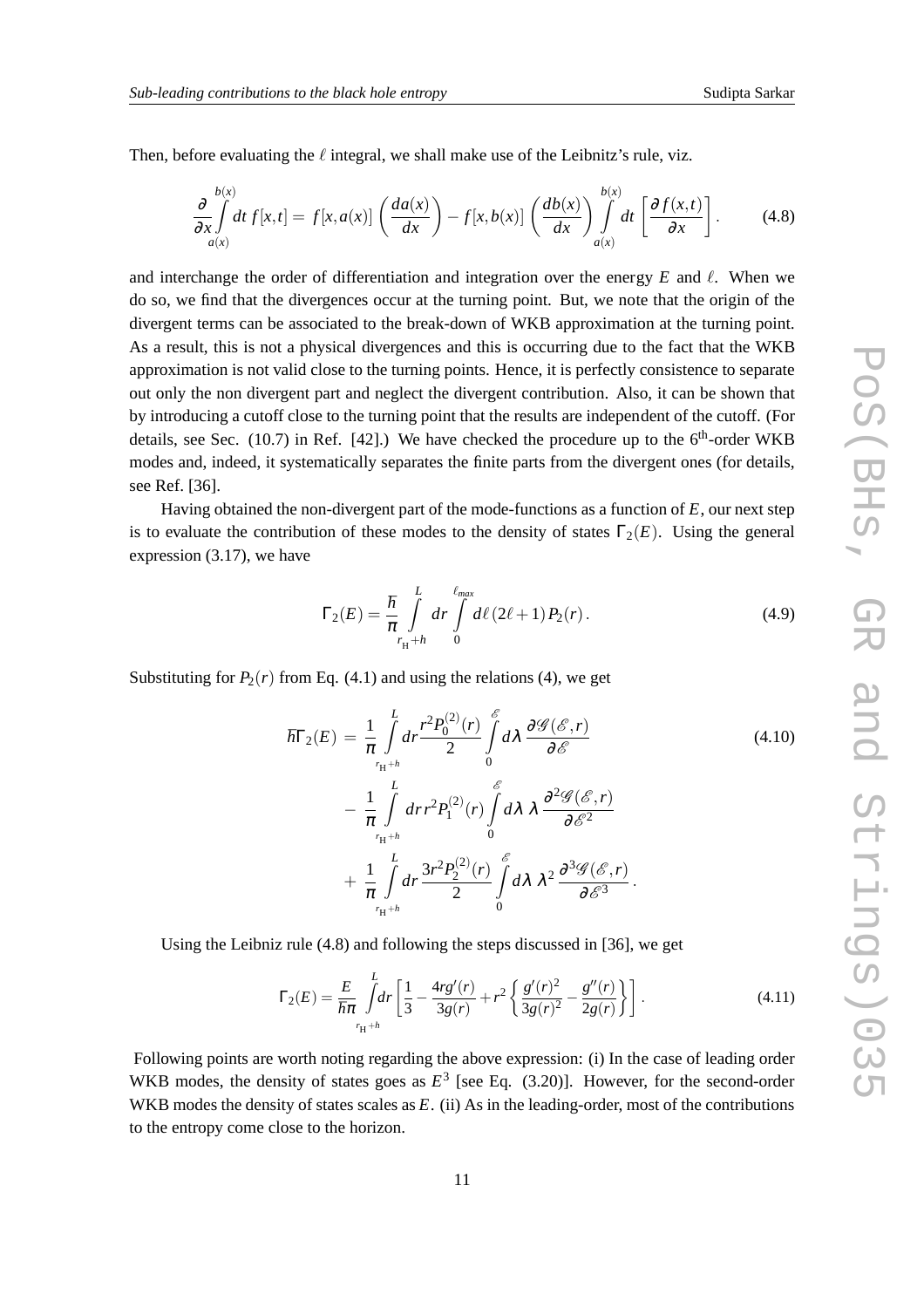Substituting the above expression in Eq.  $(3.1)$ , and integrating over *E*, the free-energy is

$$
F_2 = -\frac{\pi}{6\hbar\beta^2} \int_{r_H + h}^{L} dr \left[ \frac{1}{3} - \frac{4r g'(r)}{3g(r)} + r^2 \left( \frac{g'(r)^2}{3g(r)^2} - \frac{g''(r)}{2g(r)} \right) \right].
$$
 (4.12)

Using the relation (3.2), the entropy is given by

$$
S_2 = \frac{\pi}{3\hbar\beta} \int_{r_H + h}^{L} dr \left[ \frac{1}{3} - \frac{4r g'(r)}{3g(r)} + r^2 \left( \frac{g'(r)^2}{3g(r)^2} - \frac{g''(r)}{2g(r)} \right) \right].
$$
 (4.13)

As mentioned above, maximum contribution to the entropy is from the modes close to the horizon. Hence, using the expansion (2) close to the horizon and the definition of surface gravity (2.5), we get,

$$
S_2 = \frac{1}{9} \frac{r_{\rm H}^2}{h_c^2} - \left[ \frac{g''(r_{\rm H})r_{\rm H}^2}{72} + \frac{\kappa}{9} r_{\rm H} \right] \log \left( \frac{r_{\rm H}^2}{h_c^2} \right) \tag{4.14}
$$

where  $h_c$  is given by Eq. (2.12). We would like to stress the following points regarding the above result:

1. The dependence of the entropy on area (from the second-order WKB modes) is similar to that from the zeroth order WKB modes (3.24). Also the contribution to the entropy from the second order WKB modes contribute more as compared to the leading order WKB modes. This result has two immediate consequences:

(a) To associate the brick-wall entropy to  $S<sub>BH</sub>$  it is *necessary* to calculate all the higher order WKB mode contribution to the brick-wall entropy.

(b) The sub-leading corrections (at the zeroth and second order WKB) depend only on the surface gravity and second derivative of the metric functions. They are of the form  $\mathscr{F}(\mathscr{A}_H) \log(\mathscr{A}_{H}/h_c^2)$ .

2. If the surface gravity is inversely proportional to horizon radius and  $g''(r_H)$  is inversely proportional to the square of the horizon radius, then second term in the RHS of (4.14) is a constant. In this case, the corrections to  $S<sub>BH</sub>$  are purely logarithmic and does not contain any power-law dependence. This uniquely corresponds to Schwarzschild spacetime.

In the case of Schwarzschild, we have

$$
f(r) = g(r) = 1 - \frac{2M}{r}
$$
 (4.15)

where *M* is the mass of the black hole. The horizon is at  $r<sub>H</sub> = 2M$ ,  $\kappa = 1/(4M)$  and  $g''(r<sub>H</sub>) =$  $-1/(2M^2)$ . Substituting the above expressions in Eq. (4.14), we get

$$
S_2 = \frac{4}{9} \frac{M^2}{h_c^2} - \frac{1}{36} \log \left( \frac{r_{\rm H}^2}{h_c^2} \right). \tag{4.16}
$$

This result shows that, at least, in the zeroth and second order, there are no power-law corrections to S<sub>BH</sub> for the four-dimensional Schwarzschild black hole, while, for all other black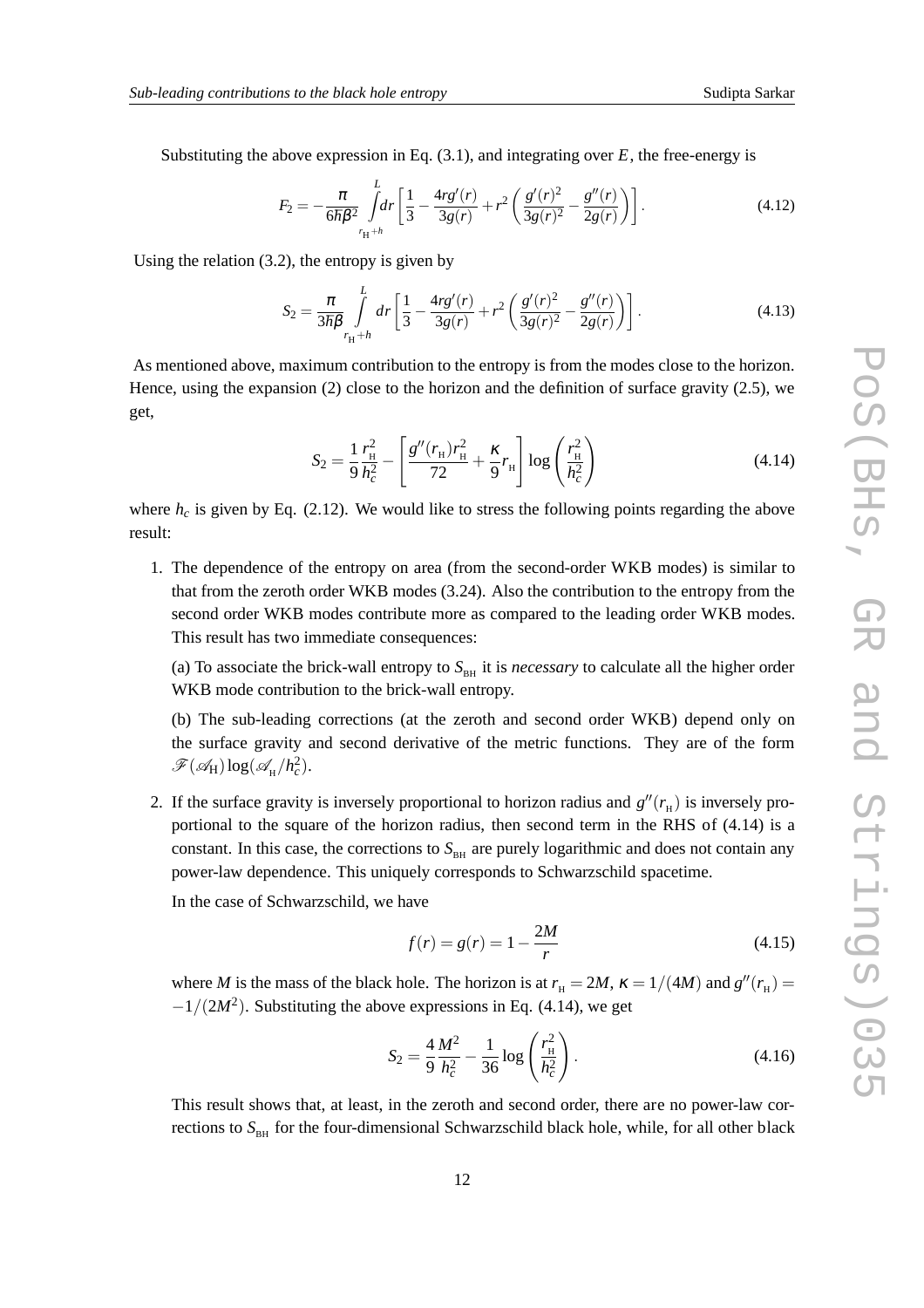holes — since  $\kappa$  and  $g''(r)$  has a more non-trivial structure – there are power-law corrections to the Bekenstein-Hawking entropy. This leads to the following conclusion: *The power-law corrections to the entropy occur for any non-vacuum solutions.* In Sec. (5) we obtain the entropy for some known black hole solutions.

## **5. Results for specific black holes**

In this section, we shall explicitly write down the brick wall entropy (evaluated upto the second order in the WKB approximation) for a few well-known black hole solutions in four dimensions.

We find that, on combining the zeroth order  $(3.24)$  and the second order  $(4.14)$  terms, the total brick wall entropy can be expressed as

$$
S_{\text{BW}}^{(\text{4D})} = S_{\text{BH}} + \mathscr{F}^{(\text{4D})}(\mathscr{A}_{\text{H}}) \log \left( \frac{\mathscr{A}_{\text{H}}}{\ell_{\text{Pl}}^2} \right), \tag{5.1}
$$

where, in order for the leading term to match the Bekenstein-Hawking entropy, we have set the brick wall invariant cutoff *h<sup>c</sup>* to be

$$
h_c^2 = \left(\frac{11 \ell_{\rm Pl}^2}{90\pi}\right). \tag{5.2}
$$

and the quantity  $\mathscr{F}^{(4D)}(\mathscr{A}_{H})$  is given by

$$
\mathscr{F}^{(4D)}(\mathscr{A}_{H}) = -\left(\frac{1}{60}\right)g''(r_{H})r_{H}^{2} - \left(\frac{1}{10}\right)\kappa r_{H}.
$$
 (5.3)

## **5.0.1 Schwarzschild black hole**

For the Schwarzschild black hole, the metric coefficients are given by Eq. (4.15) and the eventhorizon of the black hole is located at  $r<sub>H</sub> = (2M)$ . The surface gravity  $\kappa$  and the second derivative of the metric at the horizon are given by

$$
\kappa = \left(\frac{1}{4M}\right), \quad g''(r_{\rm H}) = -\left(\frac{1}{2M^2}\right). \tag{5.4}
$$

On substituting these expressions in Eq.  $(5.1)$ , we obtain that

$$
S_{\text{Sch}}^{(\text{4D})} = S_{\text{BH}} - \left(\frac{1}{60}\right) \log \left(\frac{\mathscr{A}_{\text{H}}}{\ell_{\text{Pl}}^2}\right). \tag{5.5}
$$

#### **5.0.2 Schwarzschild (anti-)de sitter spacetime**

For the Schwarzschild (anti-)de sitter spacetime, the metric function  $g(r)$  is given by

$$
g(r) = \left(1 - \frac{2M}{\tilde{r}} \pm \frac{\tilde{r}^2}{l^2}\right) = \left(1 - \frac{2}{r} \pm \frac{r^2}{y}\right)
$$
(5.6)

where  $y = (l/M)^2$ ,  $r = (\tilde{r}/M)$ , M is the mass of the black hole, *l* is related to the positive (negative) cosmological constant and  $-(+)$  corresponds to (anti-)de Sitter spacetime. Note that the coordinates *y* and *r* are dimensionless. While the Schwarzschild anti-de Sitter spacetime has only one horizon associated with the singularity at the origin, the Schwarzschild de Sitter has two—one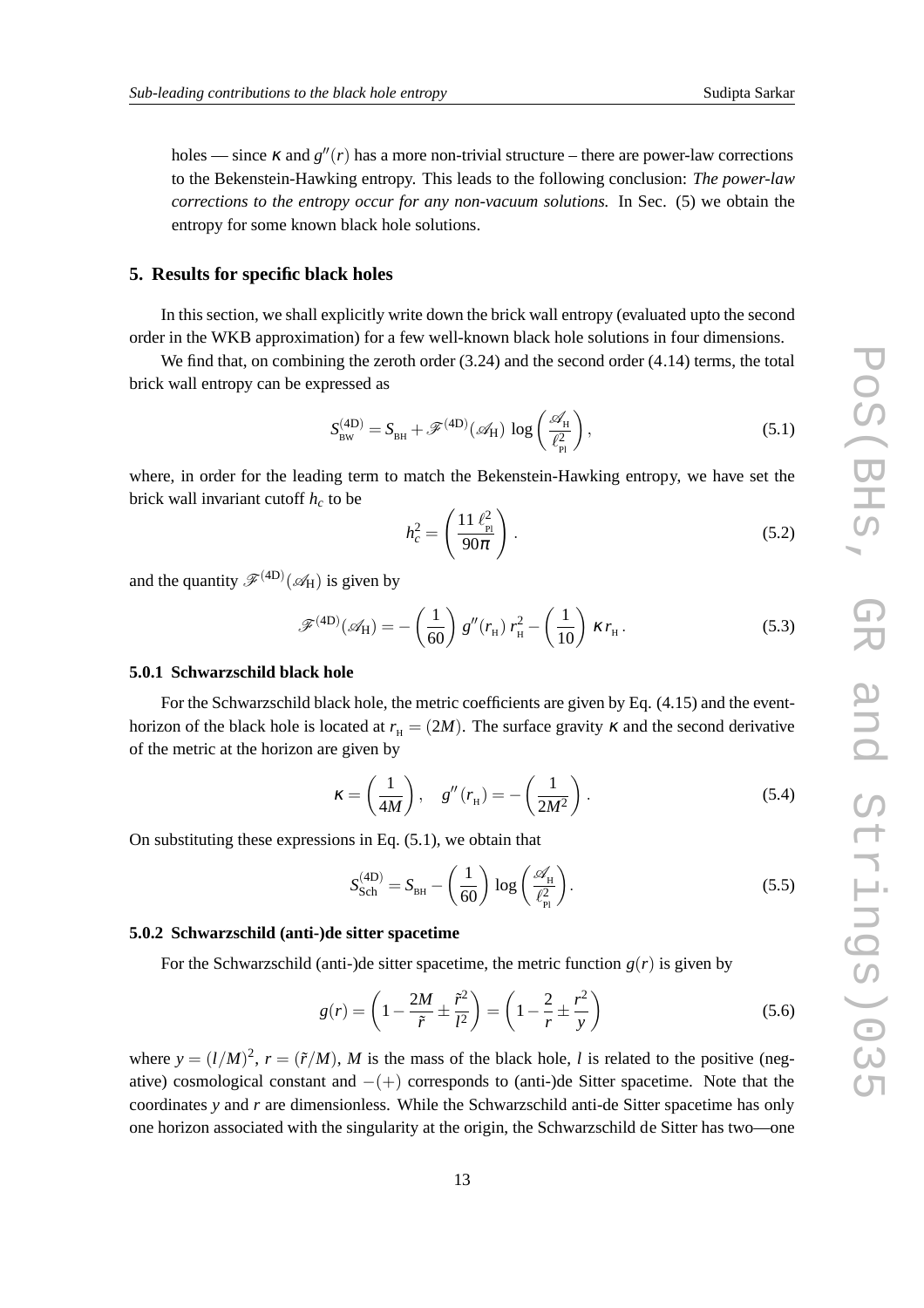event and one cosmological— horizons. Here, we shall focus on the entropy associated with the event-horizon.

Recall that the event horizon is identified by the condition  $g(r) = 0$ . On substituting the resulting  $r_{\rm H}$  corresponding to the above  $g(r)$  in Eq. (5.1), we find that the brick wall entropy upto the second order can be expressed as

$$
S_{\text{Sch}-(\text{a})dS}^{(\text{4D})} = S_{\text{BH}} - \left(\frac{\pi^{1/2}}{15 \mathcal{A}_{\text{H}}^{1/2}} + \frac{\mathcal{A}_{\text{H}}}{\pi y}\right) \log \left(\frac{M^2 \mathcal{A}_{\text{H}}}{\ell_{\text{Pl}}^2}\right),\tag{5.7}
$$

where  $\mathscr{A}_H$  defined in-terms of the coordinate *r* is also dimensionless. In contrast to the purely Schwarzschild case wherein the prefactor to the logarithmic correction was a constant, here the factor is a function of the horizon area.

## **5.0.3 Reissner-Nordström black hole**

For the Reissner-Nordström black hole, we have

$$
g(r) = \left(1 - \frac{2M}{\tilde{r}} + \frac{Q^2}{\tilde{r}^2}\right) = \left(\frac{(r - r_{-})(r - r_{+})}{r^2}\right),
$$
\n(5.8)

where *M* and *Q* denotes the mass and the electric charge of the black hole. Also,  $r = \tilde{r}/M$  and  $r_+$ is the outer/inner horizon given by

$$
r_{\pm} = \left(1 \pm \sqrt{1 - \frac{Q^2}{M^2}}\right),\tag{5.9}
$$

where, again,  $r$  is a dimensionless variable. It is the outer horizon  $r_{+}$  that is the event horizon of the black hole.

On substituting the above relations in Eq. (5.1), we obtain the brick wall entropy upto the second order to be

$$
S_{\rm RN}^{(4D)} = S_{\rm BH} - \left(\frac{\pi^{1/2}}{15 \mathscr{A}_{\rm H}^{1/2}}\right) \log \left(\frac{M^2 \mathscr{A}_{\rm H}}{\ell_{\rm Pl}^2}\right),\tag{5.10}
$$

where, again,  $\mathcal{A}_{H}$  defined in-terms of *r* is dimensionless. As in the previous example, the prefactor again turns out to be a function of the horizon area  $\mathscr{A}_H$ .

It turns out that for  $n = 2$ , there is no contribution to brick wall entropy. We find that, at the sixth order, i.e. for  $n = 3$ , all the conclusions we have reached for the  $n = 1$  case remain valid except the total entropy is dependent on the third derivative of the metric function evaluated on the horizon. We have also repeated these calculations in six dimensions (for further details, see Ref. [36]).

# **6. Discussion**

#### **6.1 Summary**

As we have pointed out repeatedly, the brick wall model has been a very popular approach that has been utilized to recover the Bekenstein-Hawking entropy  $S<sub>BH</sub>$  in a multitude of situations [20,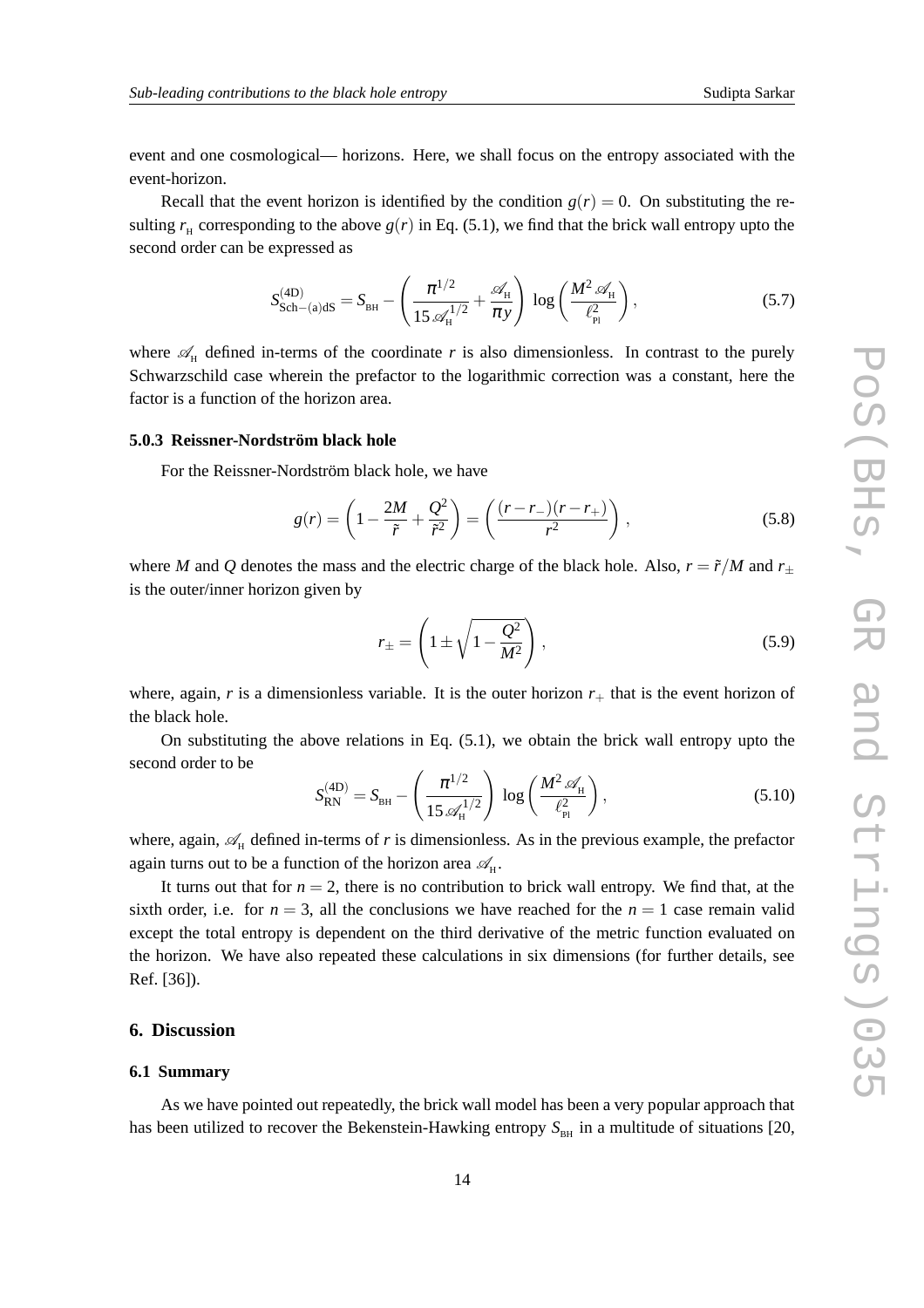21, 22, 23, 24, 25, 26, 27, 28, 29, 30, 31, 32, 33, 34, 35]. In all these efforts, it is only the leading term in the WKB expansion (3.16) that has been taken into account in evaluating the density of states and the associated free energy and entropy of quantum fields around black holes. Also, the metric has almost always been assumed to be of the Rindler form near the event horizon.

In this work, we have extended the brick wall approach to the higher orders in the WKB approximation. Moreover, by expanding the metric functions  $f(r)$  and  $g(r)$  beyond the leading order near the event horizon, we have been able to evaluate the corrections to the Bekenstein-Hawking entropy for spherically symmetric black holes in four and six dimensions. To begin with, we have illustrated that, even the often considered zeroth order term in the WKB approximation leads to corrections to the Bekenstein-Hawking entropy, provided the metric functions are expanded beyond the linear order near the horizon. Secondly, we have shown that all the higher order terms in the WKB approximation have the same form as the zeroth order term. Lastly, we find that, the higher order WKB terms actually contribute *more* to the entropy than the lower order terms.

Specifically, we have shown [36] that, upto the second order in the WKB approximation, the brick wall entropy of four dimensional black holes can be expressed as

$$
S^{(4\mathrm{D})}_\text{BW} = S_\text{BH} + \mathscr{F}^{(4\mathrm{D})}(\mathscr{A}_\text{H}) \log\left(\frac{\mathscr{A}_\text{H}}{\ell_\text{Pl}^2}\right),
$$

where  $\mathscr{F}^{(4D)}(\mathscr{A}_{H}) \propto \mathscr{A}_{H}^{n}$  with  $n < 1$ . Whereas, in six dimensions, we find that the brick wall entropy up to the second order has the form

$$
S^{(6D)}_{\text{\tiny BW}} = S_{\text{\tiny BH}} + \mathscr{G}(\mathscr{A}_{\text{H}}) + \mathscr{F}^{(6D)}(\mathscr{A}_{\text{H}})\log\left(\frac{\mathscr{A}_{\text{\tiny H}}}{\ell_{\text{\tiny Pl}}^2}\right)\,,
$$

where  $\mathscr{G}(\mathscr{A}_H) \propto \mathscr{A}_H^n$  and  $\mathscr{F}^{(6D)}(\mathscr{A}_H) \propto \mathscr{A}_H^m$  with  $(n,m) < 1$ . Note that, while the brick wall entropy in four dimensions depends only on the first and the second derivatives of the metric at the horizon, in six dimensions, it depends on the third derivative as well. It is tempting to propose that, at least in even dimensions, the brick wall entropy will depend on as many as derivatives of the metric as half the number of spacetime dimensions! However, the black hole entropy is a coordinate invariant concept. If the brick wall entropy depends on arbitrary derivatives of the metric functions at the horizon, then it is not a priori evident that the resulting entropy will be coordinate invariant. We believe that this is an issue that needs to be addressed satisfactorily.

## **6.2 Comparison with results from other approaches**

Power law and logarithmic corrections to the Bekenstein-Hawking entropy  $S_{BH}$  that we have obtained in the brick wall approach has been encountered earlier in a few other approaches to black hole entropy. For instance, the Noether charge approach predicts a generic power law correction to the Bekenstein-Hawking entropy [8]. However, unlike our approach wherein the brick wall entropy can be completely expressed in terms of the metric and its first few derivatives at the event horizon, the Noether charge entropy can not be mapped to the horizon properties. It is also interesting to note that, in the case of the four dimensional Reissner-Nordström black hole, for large horizon area, i. e. when  $M \gg \ell_{\rm Pl}$ , the brick wall entropy  $S_{\rm RN}^{\rm (4D)}$  [cf. Eq. (5.10)] reduces to

$$
S_{\rm RN}^{(4D)} \simeq S_{\rm BH} - \left(\frac{2\pi^{1/2}}{15}\right) \left(\frac{1}{\mathscr{A}_{\rm H}^{1/2}} - \frac{\ell_{\rm Pl}^2 \mathscr{A}_{\rm H}^{3/2}}{M^2}\right). \tag{6.1}
$$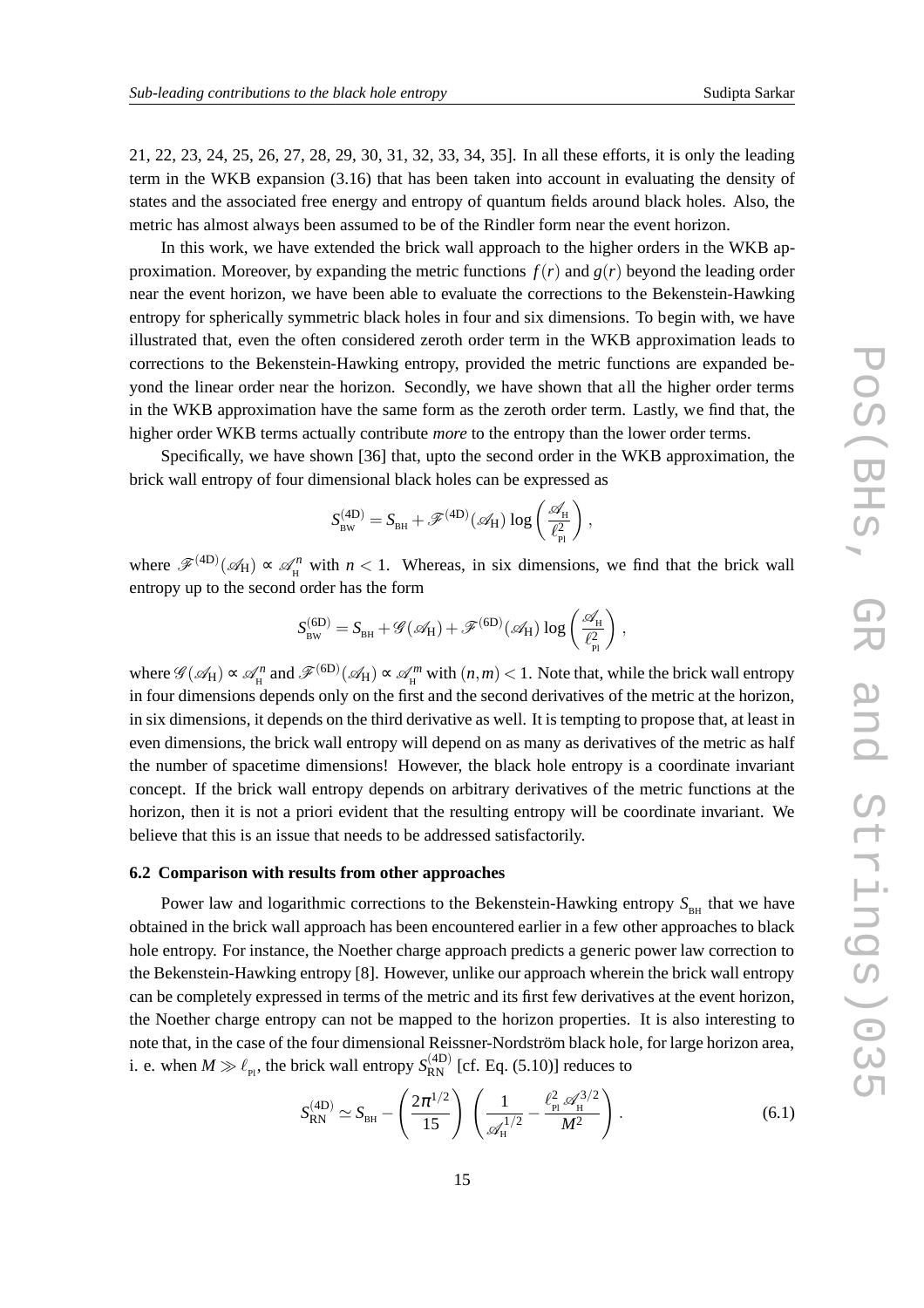Similar power law corrections arise on evaluating the entanglement entropy of such black holes [17]. This behavior seem to suggest a possible relationship between the brick wall model and the approach due to entanglement entropy. Another interesting feature is the absence of power law corrections in case of four dimensional Schwarzschild black hole. It seems to indicate that power law corrections to the Bekenstein-Hawking entropy are related with the presence of matter. The logarithmic corrections that we have obtained as in Eq. (5.5) for the case of the four dimensional Schwarzschild black hole has also been arrived at in other methods such as the approach through conformal field theory [12], statistical fluctuations around thermal equilibrium [16] and spin foam models [11]. However, it should be pointed out that the prefactor to the logarithmic term that we obtain turns out to be different from the one that arises in the other approaches.

Our analysis unambiguously indicates that corrections to the Bekenstein-Hawking entropy can arise even in a semi-classical approach. Clearly, it will be worthwhile to extend our analysis to the case of rotating black holes. We intend to carry out such an exercise in the near future.

SSa is supported by the Council of Scientific & Industrial Research, India. SSh is supported by the Marie Curie Incoming International Grant IIF-2006-039205.

### **References**

- [1] A. Strominger and C. Vafa, Phys. Lett. **B379**, 99 (1996), hep-th/9601029.
- [2] A. Ashtekar, J. Baez, A. Corichi, and K. Krasnov, Phys. Rev. Lett. **80**, 904 (1998), gr-qc/9710007.
- [3] S. Carlip, Phys. Rev. Lett. **88**, 241301 (2002), gr-qc/0203001.
- [4] A. Dasgupta, Class. Quant. Grav. **23**, 635 (2006), gr-qc/0505017.
- [5] G. 't Hooft, Nucl. Phys. **B256**, 727 (1985).
- [6] L. Bombelli, R. K. Koul, J.-H. Lee, and R. D. Sorkin, Phys. Rev. **D34**, 373 (1986).
- [7] M. Srednicki, Phys. Rev. Lett. **71**, 666 (1993), hep-th/9303048.
- [8] R. Wald, Phys. Rev. **D48**, 3427 (1993), gr-qc/9307038.
- [9] V. P. Frolov and D. V. Fursaev, Phys. Rev. **D56**, 2212 (1997), hep-th/9703178.
- [10] S. Das and S. Shankaranarayanan, Phys. Rev. **D73**, 121701 (2006), gr-qc/0511066.
- [11] R. K. Kaul and P. Majumdar, Phys. Rev. Lett. **84**, 5255 (2000), gr-qc/0002040.
- [12] S. Carlip, Class. Quant. Grav. **17**, 4175 (2000), gr-qc/0005017.
- [13] T. R. Govindarajan, R. K. Kaul, and V. Suneeta, Class. Quant. Grav. **18**, 2877 (2001), gr-qc/0104010.
- [14] K. S. Gupta and S. Sen, Phys. Lett. B **526**, 121 (2002), hep-th/0112041.
- [15] S. Hod, Class. Quant. Grav. **21**, L97 (2004).
- [16] S. Das, P. Majumdar, and R. K. Bhaduri, Class. Quant. Grav. **19**, 2355 (2002), hep-th/0111001.
- [17] S. Das, S. Shankaranarayanan, and S. Sur (2007), arXiv:0705.2070.
- [18] G. 't Hooft, Int. J. Mod. Phys. **A11**, 4623 (1996), gr-qc/9607022.